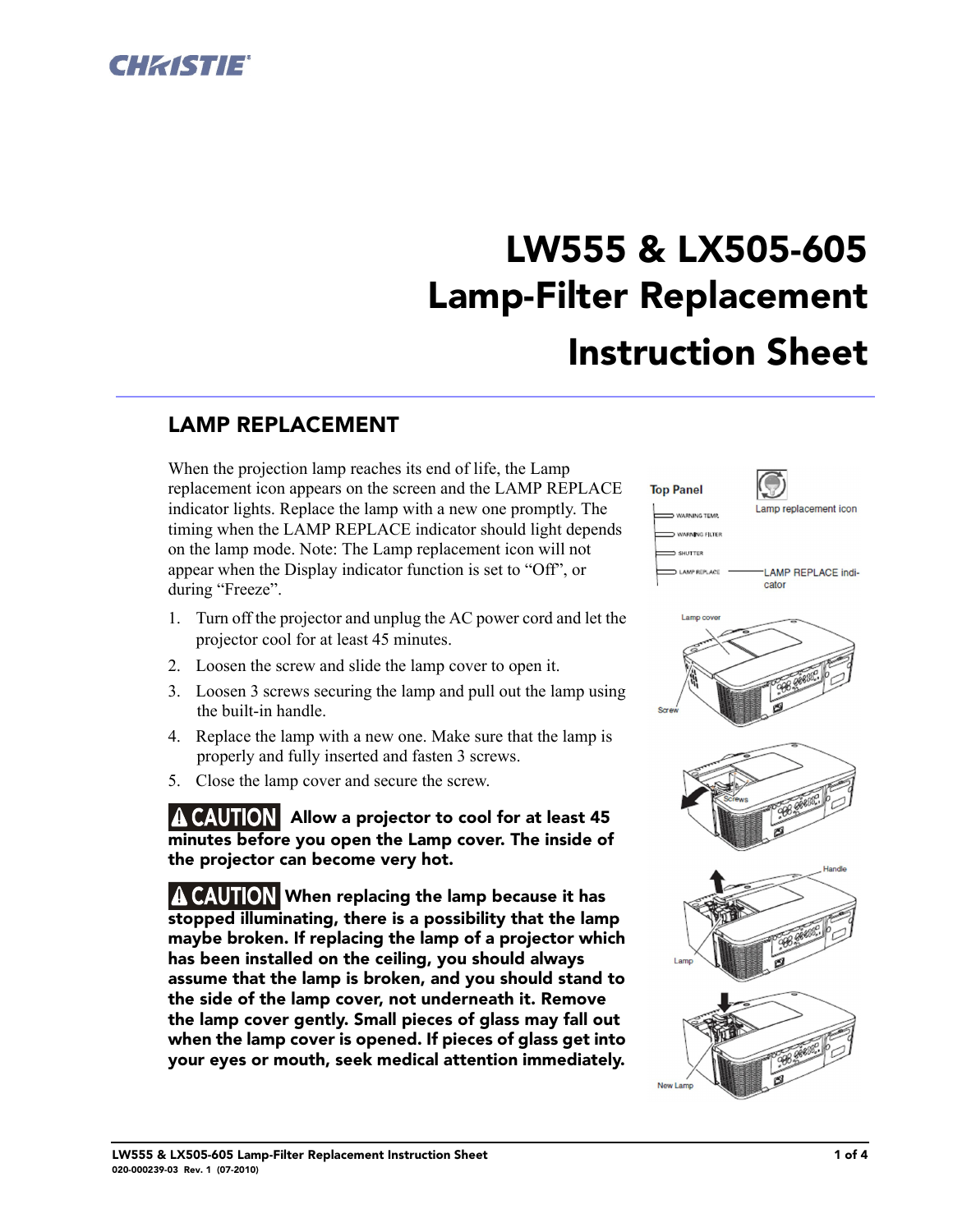

For continued safety, replace with a lamp of the same type. Do not drop the lamp or touch the glass bulb! The glass can shatter and may cause injury.

#### ORDER REPLACEMENT LAMP

| <b>MODEL</b>     | <b>LW555</b>  | LX505         | LX605         |
|------------------|---------------|---------------|---------------|
| TYPE NO.         | 003-120507-01 | 003-120531-01 | 003-120507-01 |
| SERVICE PART NO. | 6103469607    | 6103475158    | 6103469607    |

#### HOW TO CHECK LAMP USED TIME

The **LAMP REPLACE** indicator will light yellow when the total lamp used time (Corresponding value) reaches 3,000 hours. This is to indicate that lamp replacement is required.

The total lamp used time is calculated by using the following expression:

```
Total lamp used time (Corresponding value) = Teco + Tnormal x 1.5
```
where:

**T**eco : used time in the Eco1, Eco2 and Auto mode

**T**normal : used time in the Normal mode and Auto mode

To check the lamp used time:

- 1. Press and hold the **ON STAND-BY** button on the projector for more than 20 seconds.
- 2. The projector used time and lamp used time will be displayed on the screen briefly as follows.



## WARNING MESSAGE ON THE NON-STANDARD LAMP USED

If a non-standard lamp is used, the warning and confirmation messages will appear on the screen during each startup. Some of the functions are limited when a non-standard lamp is used in spite of the warning.

| Since the lamp is not standard,<br>projector failed to read lamp data.<br>Continue to use this lamp? |  |  |
|------------------------------------------------------------------------------------------------------|--|--|
| Yes                                                                                                  |  |  |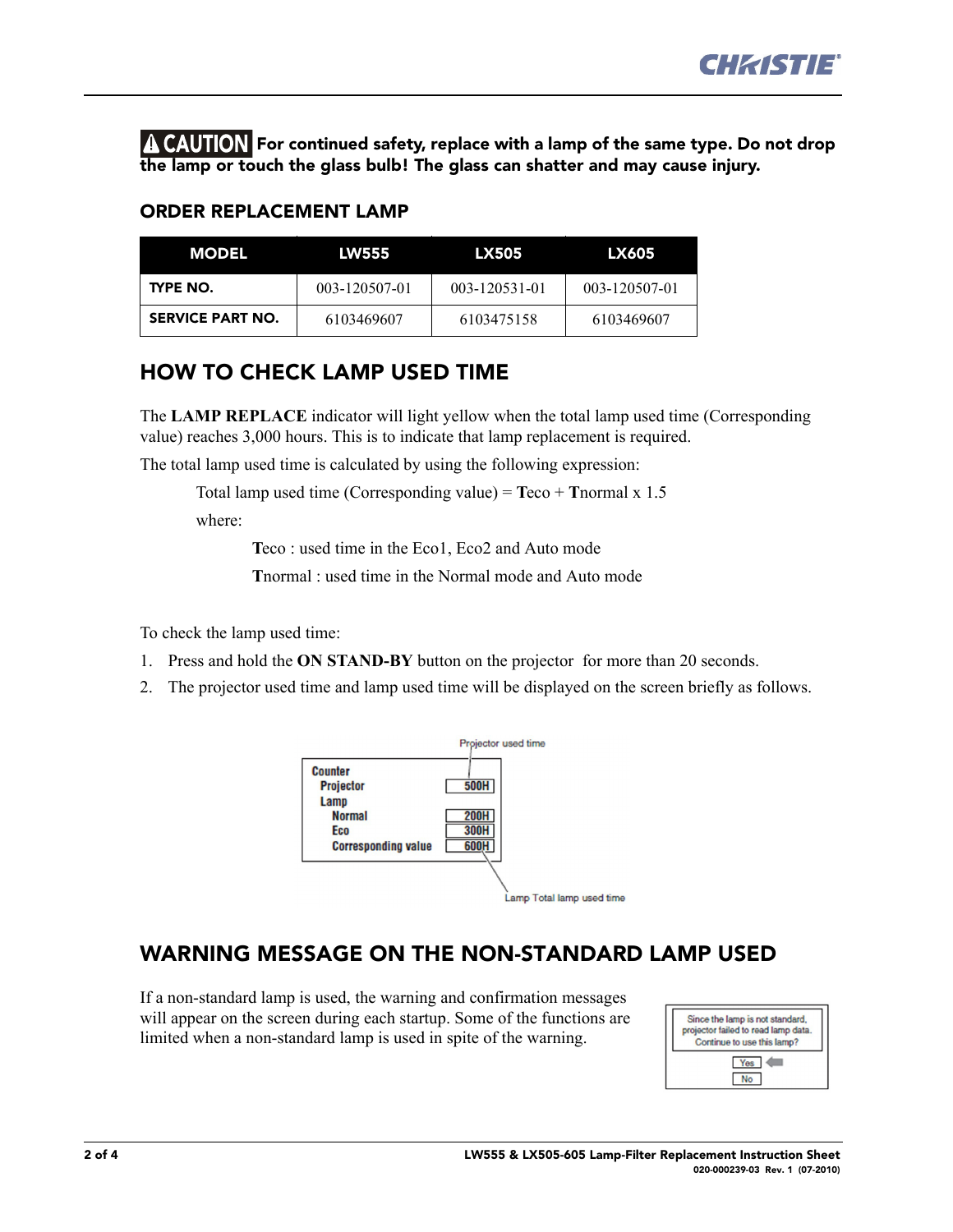## REPLACING THE FILTER CARTRIDGE

The filter prevents dust from accumulating on the optical elements inside the projector. Should the filter becomes clogged with dust particles, it will reduce the cooling fans' effectiveness and may result in internal heat buildup and adversely affect the life of the projector. This projector has an electrically operated filter which helps you to replace the filter easily. The projector monitors the condition of the filter at all times and automatically scrolls to anew a filter when it detects clogging.

If the projector detects that the filter is clogged and no scroll is left in the filter cartridge, a Filter cartridge replacement icon appears on the screen and the WARNING FILTER indicator on the top panel lights up. When you see this icon, replace the filter cartridge and reset the Filter counter and the Scroll counter.

- 1. Turn off the projector, and unplug the AC power cord from the AC outlet.
- 2. First, clean up the dust on the projector and around the air vents.
- 3. Press  $\triangle\blacktriangledown$  downwards on the filter cover to release the latch and open the filter cover.
- 4. Pull out the filter cartridge. When taking out the filter cartridge, put your finger on the tab and then pull.
- 5. Insert new filter and close the filter cover. Make sure that the filter cartridge is properly and fully inserted.
- 6. Connect the AC power cord to the projector and turn on the projector.
- 7. Reset the filter counter and the scroll counter (see next page).

NOTICES! *Make sure the filter cartridge is inserted in the projector. If the filter cartridge is not inserted, the projector cannot be turned on. Make sure the filter cover is closed when using the projector. Do not put anything into the air vents. Doing so may result in malfunction of the projector.*

Filter cover Latch

*We recommend avoiding dusty/smoky environments when operating the projector. Usage in these environments may cause poor image quality. When using the projector under these conditions, dust may accumulate on a lens, liquid crystal panels, or optical elements inside the projector. When the symptoms above are noticed, contact your authorized dealer or service station for proper cleaning.*

#### ORDER REPLACEMENT FILTER

| Type No.      | Service Part No. |  |
|---------------|------------------|--|
| 003-003084-01 | 6103469034       |  |